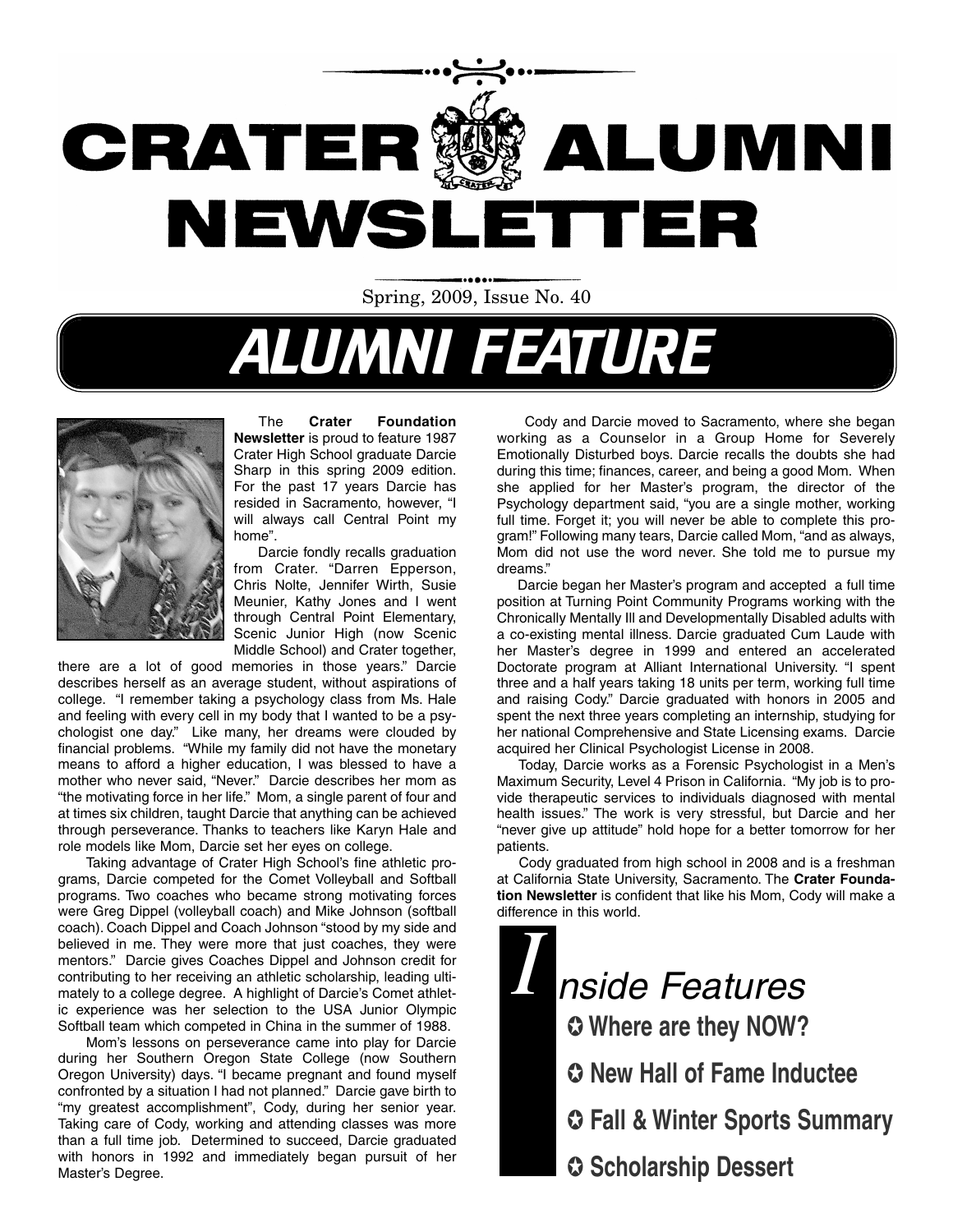# $WHERE$   $\frac{arc}{t_{key}}$  NOW? they

#### **1952 - 1959**

**RON VON DER HELLEN (52) –** lives in Central Point with his wife, Betty. Ron is a semi retired farmer in the Rogue Valley and Betty is a retired elementary teacher having worked for many years at Richardson Elementary School in Central Point.

**ALICE CANE KOTTKE (56) –** lives in Central Point with her husband, Dennis (57). They have just celebrated their 50th wedding anniversary. They have three grown children, all Crater graduates; Tammy (78), Becky (81) and Ben (84). They have recently retired from owning and operating Kottke Plumbing Company.

**SANDRA DENSMORE PARKER (58) –** lives in Lincoln, California with her husband, Ron. Sandra actually graduated from Roseburg High School after her father was transferred. She graduated with a BSBA from the University of Phoenix and had a career as an Employee Benefits Director for Hi-Tech companies. Now retired they live in a Del Webb senior community. They are both avid photographers and Sandra makes note cards, calendars and slideshows to music to "quench my creative energy".

**JESSIE WILLARD BROWN (58) –** lives in Central Point with her husband of over 50 years, Clay. They owned and operated Brown's hardware in Central Point for many years but have now sold the business and have retired. They have 2 grown children and 6 grandchildren.

#### **1960 - 1969**

**JUDY PATTERSON REEVES (63) –** lives in Sacramento, California with her husband, Kalau. Judy has a grown daughter and a grown son and between her and her husband they have 12 grandkids. Judy graduated from Southern Oregon College and began teaching high school crafts in 1967. After teaching for 35 years she retired in 2002. These days Judy and Kalau spend their time in Sacramento and Florence, Arizona.

**NEIL RIVENBURG (63) –** lives in Prescott, Arizona with his wife, Marilyn. They have a 23-year-old daughter. Neil spent a brief time in professional baseball and then taught business classes at Lake Oswego High School. He then joined McGraw-Hill Inc. School Division as a sales rep for Oregon and Alaska. He moved to Arizona in 1979 and in 1993 became the Vice President for the Western United States. He semi retired in 2005 and worked as director of sales and marketing for a publishing company in Scottsdale, Arizona. Now totally retired he and his wife play a lot of tennis, golf, take a class or two, do volunteer work and vacation.

**DAVID FORCE (64) –** lives in Eugene, Oregon with his wife of over 33 years, Rebecca. David is a trial lawyer in private practice and Rebecca is an adjunct professor of journalism at the University of Oregon. They have two daughters, Rachel who is an architectural historian and is presently living with her husband in Brisbane, Australia and Megan who is a graduate student in astrophysics, living with her husband in Montpelier, Vermont.

**KATHY COLLINGSWORTH SHINALL (64) -** lives in Portland , Oregon where she has been for over 40 years. Kathy is an Administrative Manager of a Research Department at Oregon Health & Sciences University where she has worked since 1979. Kathy lost her husband, Scott in 2005 but continues to live in the house they bought in the early 90's. She spends a lot of time traveling between Portland and Manhattan where her son and his wife live.

**LORAINE RINNEN FORSHEE (69) –** lives in Springfield, Illinois with her husband of 37 years, Rich. They have eleven children (seven boys and four girls) ages from 9-30 and 4 grandchildren. They have lived in California, Missouri, and for the last 26 years in Illinois. Loraine is a stay at home mom and her husband is a computer programmer for the State of Illinois.

#### **1970 - 1979**

**LAURA THOMAS HANSCOM (73) –** lives in Talent, Oregon with her husband, Dennis. They have two children, Alexandra attending Southern Oregon University and Tom who is graduating from UTI in Arizona. Dennis has his own logging business, Hanscom and King Logging along with his brother and father. Laura does house cleaning and is enjoying her new great nephew.

**TONI DUMAN HERNANDEZ (74) –** lives in Central Point with Rob, her husband of 34 years. They have 3 grown children. Toni volunteers for many organizations and Rob is co-owner of S&B James Construction. In her free

time Toni loves to work on her many hobbies which include photography. They spend some time traveling.

**EDWARD BOTILLER (75) –** lives in Medford, Oregon with his wife, Candy. They have five grown children and 2 grandchildren. Edward has managed movie theaters and was co-owner of a real estate office in California. He now drives bus for Rogue Valley Transit District where he has worked for the last 12 years.

**CINDY GOHEEN WILLIS (76) –** lives in Port Orchard, Washington with her husband, Robert. They have one grown daughter. Cindy works as a county councilman's assistant and her husband is an Account Executive for Mechanical Contractor.

#### **1980 - 1989**

**DEBBY JOHNSTON HARTNELL (81) –** lives in Jacksonville, Oregon with her husband, Paul. They have a 21-year-old son who attends Southern Oregon University and Rogue Community College and a 19-year-old daughter who also attends Rogue Community College. They own and operate Debby's Diner in Phoenix, Oregon.

**JEFF JOHNSON (82) - lives in Central Point and is currently the Athletic** Director at Crater High School. Jeff graduated from Southern Oregon College and was a teacher and coach at Myrtle Point High School and South Medford High School before coming to Crater High School as a teacher and coach. **DAVID GALLO (87)** – lives in Vancouver, Washington with his wife, Kim and their two children ages 5 and 7. David is the founder of "Thought Bubble Productions" that can be accessed at david@playtimewithzeebu.com. **CHRISTOPHER MUSTAIN (87) –** lives in King George, Virginia where he is the Leading Open Architecture Instructor for Lockheed Martin Information Systems & Global Services.

#### **1990 - 1996**

**CRYSTAL BAILEY LEWIS (92) –** lives in Medford with her husband, Tim. They have two children ages 8 and 10. Crystal worked as a dispatcher for the Central Point Police Department and then in 1995 moved to the Medford Police Department where she is currently a 911 operator. She is actively involved with the Medford Police Association and is busy attending their sons' wrestling meets.

**JENNIFER BURKE (93) –** lives in San Diego, California. Jennifer graduated from Southern Oregon University in 1998 and currently works for AT&T in San Diego. She loves to come back to the valley and raft the Rogue River.

**NOLAN RUBUS (94) –** lives in Portland, Oregon with his wife, the former Amy Bronson (97). They have 3 boys ages 1-1/2, 3-1/2 and 7. Nolan is a project manager with a construction firm.

**RYAN CONVERSE (97) -** lives in Central Point with his wife, Heather and their children Caleb 7, Travin 12 and a baby due any day. Ryan is a salesperson for No Frills Floors, a Medford floor covering business, and Heather works for Keller Williams Real Estate.

## **New Crater Athletic Hall of Fame Inductee**

On January 30, 2009, Chet Bowser was inducted into the Crater High Athletic Hall of Fame. Chet began in the school district as a teacher and coach at Scenic Junior High in the fall of 1968. He became the football coach at Crater in 1970, and was the head coach from 1970-1975. He was also an assistant track coach. Prior to moving to Central Point, Chet was the head football coach at Seaside, Oregon where they won a state championship and later was the head coach at Glide High School.

Chet was a science teacher at Crater and in 1978 he received the prestigious award of "Oregon Teacher of The Year". He retired from teaching in 1985.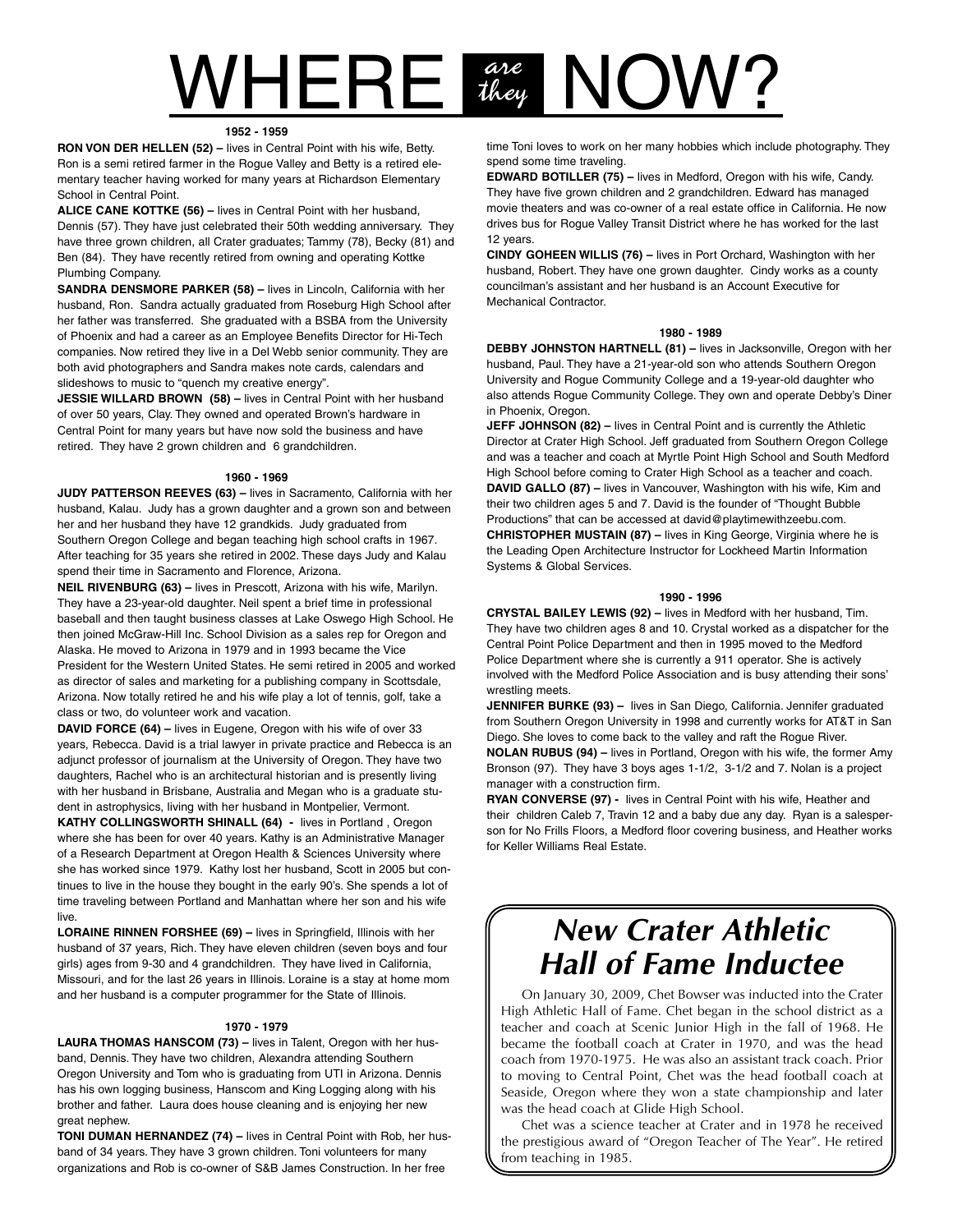# **Fall and Winter Sports Summary**

The 2008-09 fall/winter sports season was once again very successful for Crater High athletics.

The Crater football team finished 1st in the Southern Sky Conference with a 6-4 season record and again reached the state playoffs. After drawing a bye in the first round of playoffs they faced Century of Beaverton in the second round. Century defeated the Comets in the last minute of the game by a score of 16-15.

The lady Comet volleyball team finished 2nd in the Southern Sky Conference and lost in the 1st round of the state playoffs. The boys' soccer team finished in 2nd place in the Southern Sky Conference and lost in the 2nd round of the state playoffs. The girls' soccer team was Southern Sky Champions and lost in the 2nd round of the state playoffs.

The boys' cross country team was champion of the Southern Sky Conference and was State Champions for the 3rd consecutive year.

The girls' cross country team was also champion of the Southern Sky Conference and finished 2nd in the state meet.

The Crater Comets wrestling team once again dominated the Southern Sky Conference qualifying 19 wrestlers for the state tourney. At the State Tournament the Comets finished 2nd in the 5A division. The Comets had two state champions and two 2nd place finishers. This is the 12th consecutive year that the Comet Wrestlers have earned a team trophy at the State Tournament.

The Comets girls' basketball team finished 2nd in the Southern Sky Conference with a 9-3 record. They earned a state playoff game and faced Jefferson of Portland. They lost to Jefferson, the defending state champions.

The Comets boys' basketball team had an up-and-down season finishing 2nd in the Southern Sky Conference standings. The second place finish earned them a state playoff birth and they face Woodburn of the Mid Willamette Conference. At press time they had not yet played the game.

The Crater girls' swim team was 2nd in the Southern Sky Conference but did not place at the state meet. The Crater boys' swim team finished 2nd in Southern Sky but did not place at the state level.

Once again it has been a great sports year for Crater High Athletics.

# **Scholarship Dessert Another Success**



This past December 6th, 2008 marked the fourteenth annual Crater Parent – Community Auction and Dessert. Once again the friends of School District #6 sent a loud and clear message to its youth, "We believe in you and your dreams!" In these economic times auction organ-

izers expected a large drop in auction revenues when compared with 2007. The 2007 auction netted in the neighborhood of \$42,000, the 2008 effort to help "our" kids resulted in a profit of \$40,472. A supporter of the District recently asked if monies raised are bearing fruit. The answer is "yes." In monitoring the class of 2008 the following numbers provide witness to whether or not our graduates are persevering at the next level. 87.5% of last year's graduates attending a 4-year school are currently in attendance. 74% of our 2-year students are continuing their quest (percentages represent students enrolled September – March). In comparison, the State of Oregon success rate at 4 year schools is 76.7%. At 2-year schools the rate is 46.4%. The National average for 4-year students is 75.5%, with the 2-year rate being 53%. Seeking to be good stewards of monies you provide to The Crater Foundation we will continue to monitor our students and look for ways to increase student attendance at the college / university / community college level.

The 2009 Crater Parent – Community Auction will be Saturday, December 5th, 2009.



## **Web Sites: Receiving Changes Crater Foundation and Alumni**

We are in the middle of several changes to the Crater Foundation web site, adding new information as well as pictures. We have also

developed an alumni web site and have moved some of the material from the Crater Foundation web site to the alumni web site. The alumni site includes a link for class reunions, a copy of all alumni newsletters that have been published, a link featuring former teachers and a link in memory of deceased School District 6 faculty and graduates. Eventually we plan to have a list of email addresses.

We are working on much more and we encourage you to access the sites and enjoy the information. The address to the Crater Foundation web site is: **craterfoundation.district6.org** and to the alumni web site is: **crateralumni.district6.org**.



**Turn the page for upcoming reunion information!!**